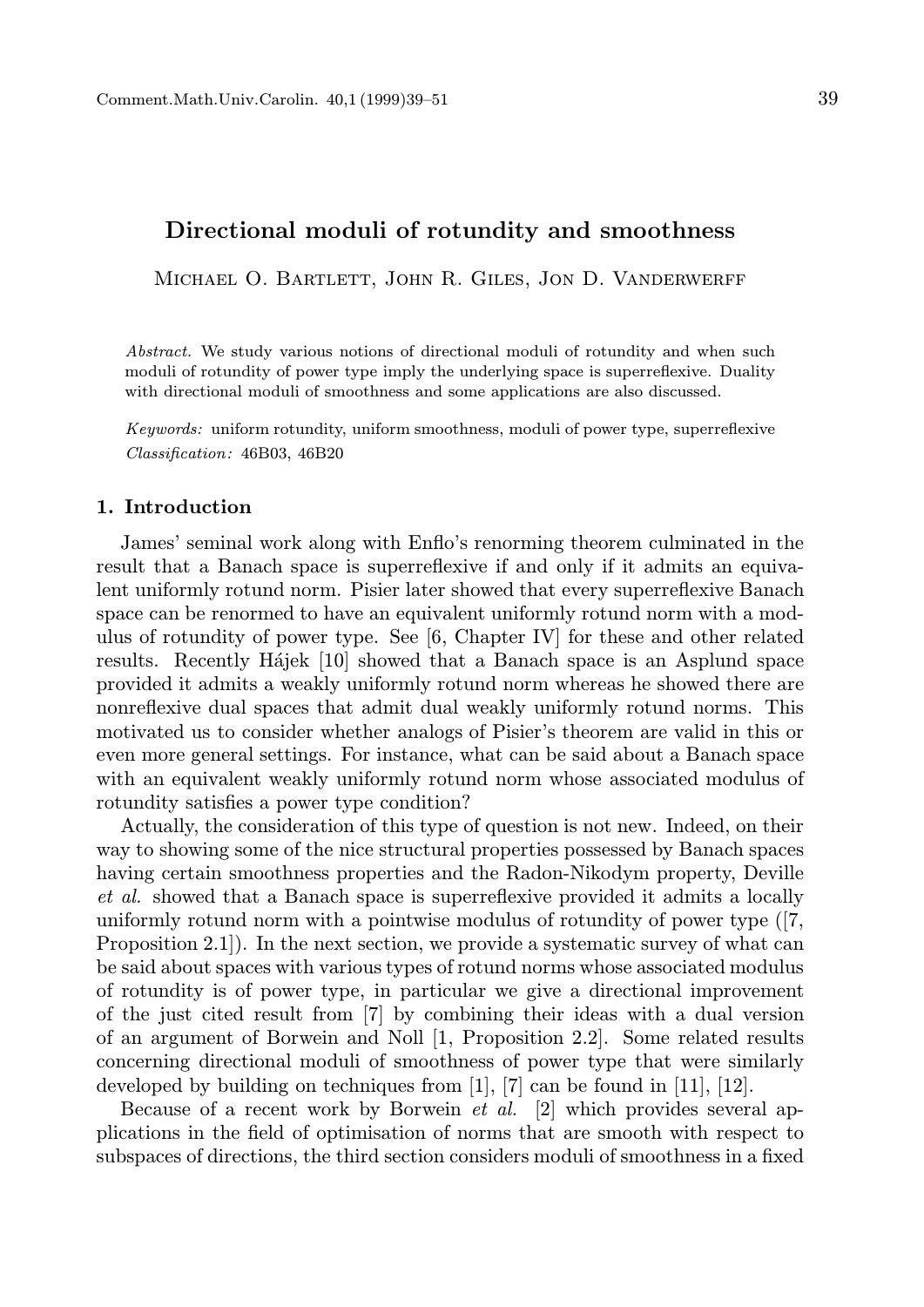set of directions. Many general notions of directional moduli of smoothness and their duality with directional moduli of rotundity were studied over 30 years ago by Cudia [4]. However, they were not studied in the context of power type, because of this and the applicability of smoothness in restricted directions illustrated in [2], we have included directional versions of some standard duality results in this context. We also provide a sufficient condition for producing an equivalent renorm that has a modulus of smoothness of power type with respect to a fixed set of directions, and then outline an application of such norms in fixed point theory.

#### 2. Directional moduli of rotundity

For a Banach space X with dual  $X^*$ , let  $B_X$  denote the closed unit ball of X, and  $S_X$  the unit sphere. In the definitions that follow, D will always denote a bounded set. The *modulus of rotundity in the directions*  $D \subset X^*$  is defined by

$$
\delta(\varepsilon, D) = \inf \left\{ 1 - \left\| \frac{x + y}{2} \right\| : x, y \in B_X, \ |f(x - y)| \ge \varepsilon, \ f \in D \right\}.
$$

Throughout, we use the convention that the infimum over the empty set is  $+\infty$  in case there are no  $x, y \in B_X$ ,  $f \in D$  such that  $|f(x-y)| \geq \varepsilon$ . On occasion, we will write  $\delta_{\|\cdot\|}(\varepsilon, D)$  or  $\delta_X(\varepsilon, D)$ , to emphasise the norm or space under consideration. If  $D = B_{X^*}$ , or sup $\{ |f(x)| : f \in D \} = ||x||$  for all  $x \in X$ , we may suppress D in the modulus notation. Thus, X is uniformly rotund  $(UR)$  (weakly uniformly *rotund* (WUR)) if for each  $\varepsilon > 0$ ,  $\delta(\varepsilon) > 0$  ( $\delta(\varepsilon, f) > 0$  for each  $f \in S_{X^*}$ ).

Much of our focus will be on the following weaker notions. The modulus of rotundity at  $x \in S_X$  in the directions  $D \subset X^*$  is defined by

$$
\delta(\varepsilon, x, D) = \inf \left\{ 1 - \left\| \frac{x + y}{2} \right\| : y \in B_X, \ |f(x - y)| \ge \varepsilon, f \in D \right\}.
$$

A Banach space X is locally uniformly rotund (LUR) if  $\delta(\varepsilon, x) > 0$  for each  $x \in S_X$ and  $\varepsilon > 0$ . The modulus of extremality at  $x \in S_X$  in the directions  $D \subset X^*$  is defined by

$$
\delta_m(\varepsilon, x, D) := \inf \left\{ \left\| x - \frac{y + z}{2} \right\| : y, z \in B_X, \ |f(y - z)| \ge \varepsilon, \ f \in D \right\}.
$$

A Banach space X is mid-point locally uniformly rotund (MLUR) (weakly midpoint locally uniformly rotund (WMLUR)) if for each  $\varepsilon > 0$  and  $x \in S_X$ ,  $\delta(\varepsilon, x) >$  $0 \ (\delta(\varepsilon, x, f) > 0 \text{ for each } f \in S_{X^*})$ . Smith [15] has given a nice geometrical characterisation of WMLUR norms which has some interesting applications ([13, Theorem 3.3]).

A modulus of rotundity  $\delta(\varepsilon, -)$  is said to be of *power type* if there are  $K > 0$ and  $p \geq 2$  such that  $\delta(\varepsilon, -) \geq K \varepsilon^p$  for all  $\varepsilon > 0$ . Also, a subspace  $Y \subset X^*$  is norming if there is a  $\lambda > 0$  such that  $\sup\{f(x) : f \in Y \cap By^*\} \ge \lambda ||x||$  for all  $x \in X$ .

We begin by stating the main result of this section which provides a directional strengthening of [7, Proposition 2.1] by building on techniques from [1], [7].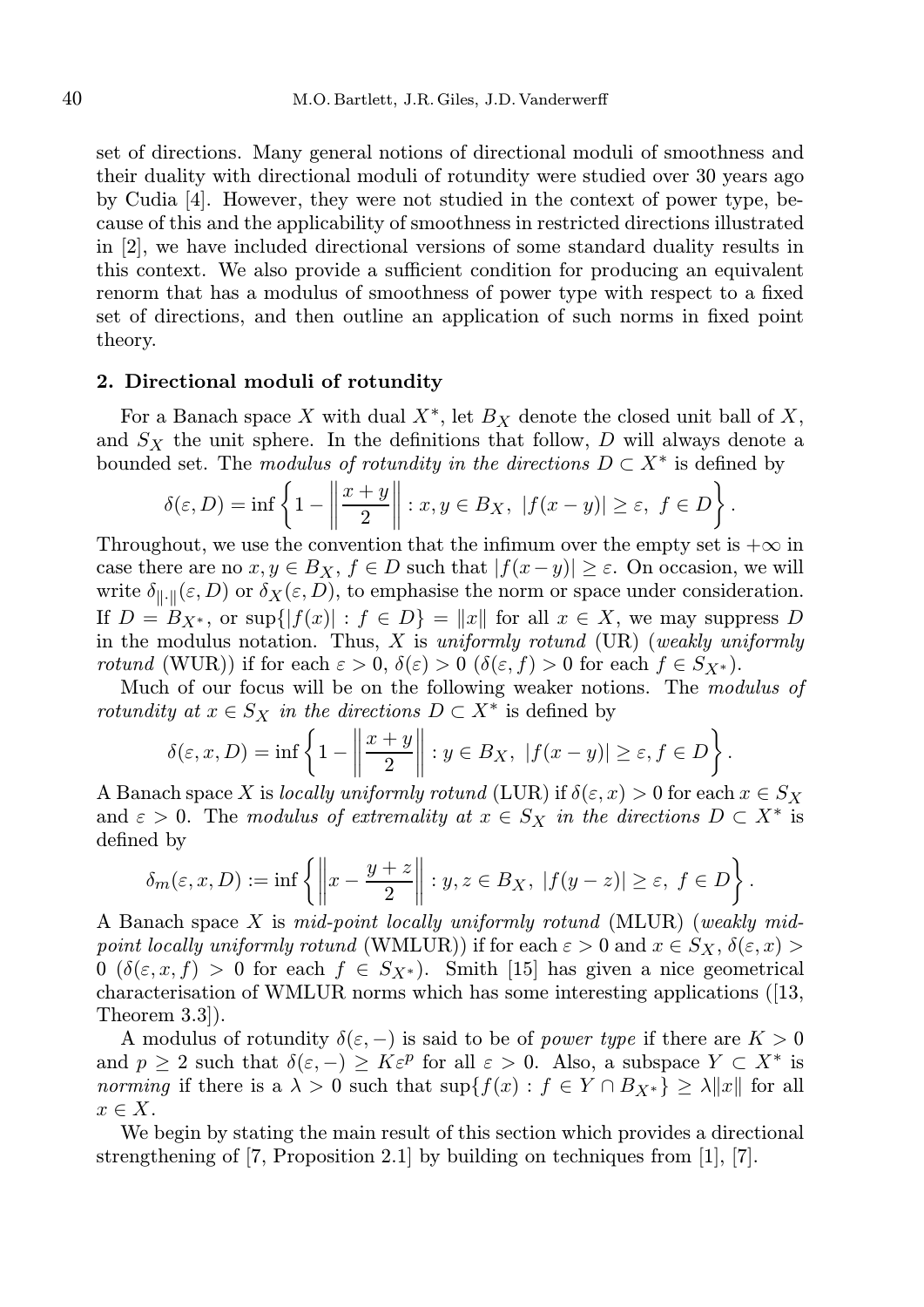**Theorem 2.1.** Consider a Banach space X and S a residual subset of  $S_X$  and suppose that for each  $x \in S$  there exists a closed norming subspace  $Y_x \subset X^*$ where for each  $f \in B_{Y_x}$  there exist  $K_{x,f} > 0$  and  $p_{x,f} > 0$  such that  $\delta_m(\varepsilon, x, f) \ge$  $K_{x,f} \varepsilon^{p_{x,f}}$  for all  $\varepsilon > 0$ . Then X can be equivalently renormed to be UR where there exist  $K > 0$  and  $p > 0$  such that  $\delta(\varepsilon) \geq K \varepsilon^p$  for all  $\varepsilon > 0$ . Moreover, if  $p_{x,f} \leq p_0$  for all  $x \in S$  and  $f \in B_{Y_x}$ , then  $p \leq p_0$ .

In particular, this theorem implies that a Banach space is superreflexive provided that it admits a WMLUR norm with a directional modulus of extremality of power type. The formulation in terms of norming subspaces enables it to apply to the analogous situations for  $w^*LUR$  and other types of norms which we have not discussed here. We now proceed with a few preliminary results needed in the proof of Theorem 2.1.

**Lemma 2.2.** Consider a Banach space  $X$  and  $Y$  a closed norming subspace of  $X^*$ . Given  $x \in S_X$  suppose for each  $f \in B_Y$  there exist  $K_f > 0$  and  $p_f > 0$ such that  $\delta_m(\varepsilon, x, f) \geq K_f \varepsilon^{pf}$  for all  $\varepsilon > 0$ . Then there exist  $K > 0$  and  $p > 0$ such that  $\delta_m(\varepsilon, x) \ge K \varepsilon^p$  for all  $\varepsilon > 0$ . Moreover, if  $p_f \le p_0$  for all  $f \in B_Y$ , then  $p \leq p_0$ .

PROOF: For each  $n \in \mathbb{N}$ , let  $F_n = \{f \in B_Y : \delta_m(\varepsilon, x, f) \geq \varepsilon^n/n \text{ for } \varepsilon \geq 0\}$  (if  $p_f \leq p_0$  for all  $f \in B_Y$  use  $\varepsilon^{p_0}/n$ . Then  $\bigcup_{n=1}^{\infty} F_n \supset \frac{1}{2}B_Y$  and so  $\bigcup_{n=1}^{\infty} F_n$  is of the second category. To see that  $F_n$  is closed, suppose  $f_k \in F_n$  and  $f_k \to f$ . For  $\varepsilon > 0$  fixed, let  $y, z \in B_X$  satisfy  $|f(y - z)| \ge \varepsilon$ . Then  $|f_k(y - z)| \ge \varepsilon_k$  with  $\varepsilon_k \to \varepsilon$ , and so

$$
\left\|x - \frac{y+z}{2}\right\| \ge \lim_{k \to \infty} \frac{1}{n} \varepsilon_k^n = \frac{1}{n} \varepsilon^n.
$$

This implies that  $f \in F_n$ . Thus by Baire category theory, for some  $p \in \mathbb{N}$ ,  $F_p$ contains  $f_0 + rB_Y$  for some  $r > 0$  and some  $f_0 \in B_Y$ . The definition of  $\delta(\varepsilon, x, \cdot)$ implies  $-f_0 + rB_Y \subset F_p$  as well. Because Y is norming, we fix  $K > 0$  such that  $\sup\{f(x): f \in rB_Y\} \geq 2K||x||$ . Now for  $x \in X$ , we choose  $f \in rB_Y$  such that  $f(x) \geq K||x||$ . Thus max $\{(\pm f_0 + f)(x)\} \geq K||x||$ . Hence if  $y, z \in B_X$  and  $||y-z|| \geq \varepsilon$  there is a  $g \in F_p$  such that  $g(y-z) \geq K\varepsilon$ . Therefore,  $||x-(y+z)/2|| \geq$  $\delta_m(K\varepsilon, x, g) \geq \frac{1}{p}(K\varepsilon)^p = \frac{K^p}{p}\varepsilon^p$ . Consequently,  $\delta_m(\varepsilon, x) \geq \frac{K^p}{p}\varepsilon^p$  for all  $\varepsilon > 0$ .  $\Box$ 

Theorem 2.1 also relies on a useful renorming theorem of Day [5, Theorem 1]. We include a simple proof of a directionalised variant of this result for both completeness and the fact that we will need this directionalised version in the next section.

**Lemma 2.3.** Let  $S = \{x \in B_X : f(x) \geq 1 - 2\alpha\}$  be a slice of the unit ball  $B_X$ where  $f \in S_{X^*}$  and  $\alpha > 0$ . Given a bounded  $D \subset X^*$ , define

$$
\delta_{\varepsilon} = \inf \left\{ 1 - \left\| \frac{x+y}{2} \right\| : |g(x-y)| \ge \varepsilon, \ g \in D, \ x, y \in S \right\}.
$$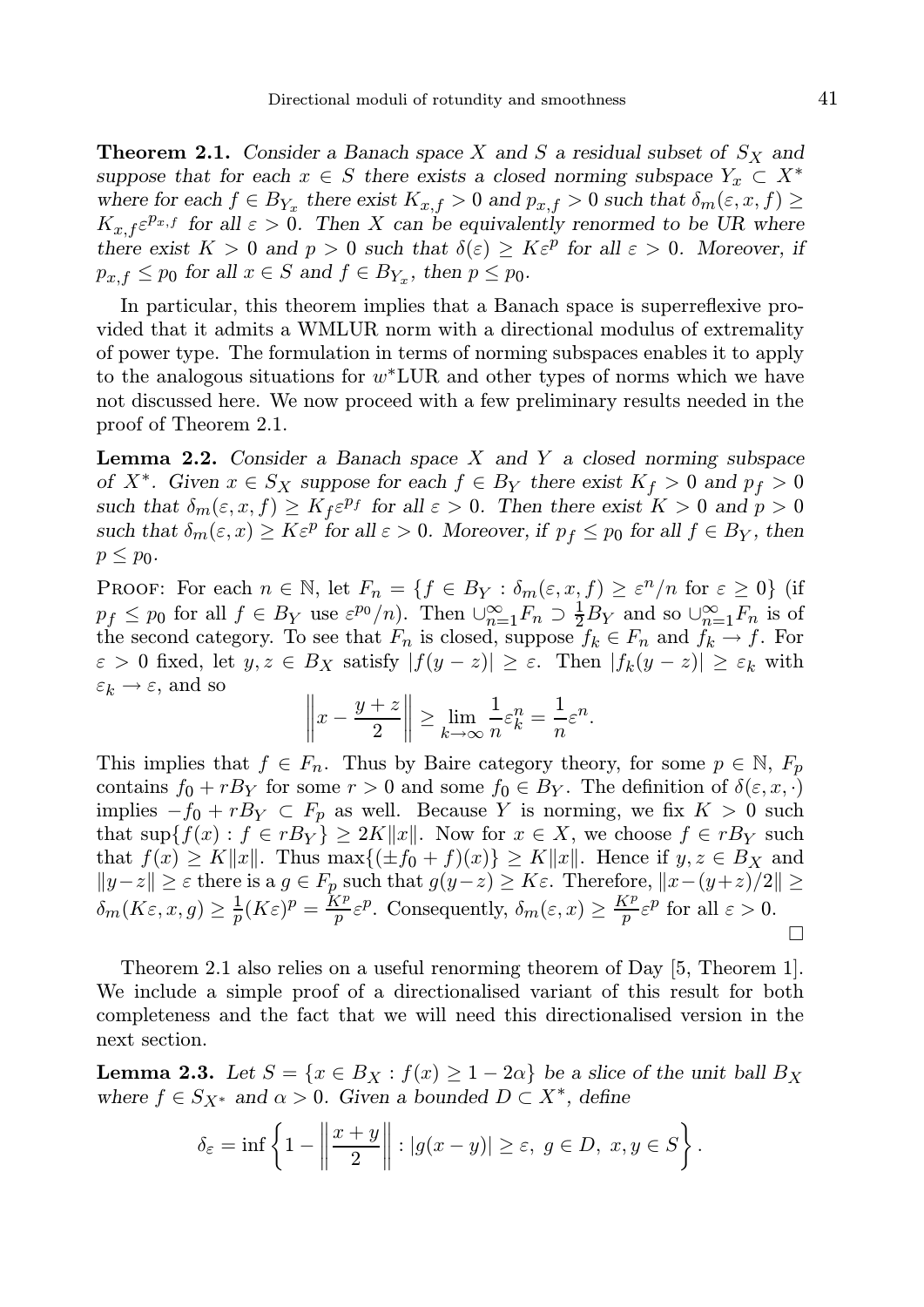Then there is an equivalent norm  $\nu$  on X such that  $\delta_{\nu}(\varepsilon, D) \geq \delta_{\varepsilon}$ . In the dual situation, if  $B_X$  or S is w<sup>\*</sup>-closed, then  $\nu$  is a dual norm.

**PROOF:** Let  $x_0 \in$  interior S be such that  $f(x_0) \geq 1 - \alpha$ . Now let  $U = (x_0 B_X \cap (B_X - x_0)$ . Then U is closed, convex, symmetric and has nonempty interior, and so U is the unit ball of an equivalent norm  $\nu$  on X. We first claim that  $U = (x_0 - S) \cap (S - x_0)$ . Indeed, if  $u \in U$ , then  $u \in x_0 - B_X$  and so  $f(u) \ge -\alpha$ . On the other hand,  $u \in B_X - x_0$  and so we write  $u = b - x_0$  for some  $b \in B_X$ . Thus  $b = x_0 + u$  and so  $f(b) \ge 1 - 2\alpha$  which means that  $b \in S$ . Hence  $u \in S - x_0$ , which implies that  $-u \in x_0 - S$ . Consequently,  $U = (x_0 - S) \cap (S - x_0)$  as desired.

Now suppose that  $x, y \in U$  and  $|g(x - y)| \geq \varepsilon$  for some  $g \in D$ . We write  $x = u - x_0 = x_0 - u_1$  and  $y = v - x_0 = x_0 - v_1$  where  $u, u_1, v, v_1 \in S$ . Now  $|g(u - v)| = |g(u_1 - v_1)| = |g(x - y)| \ge \varepsilon$ , and so

$$
\frac{u+v}{2} + \delta_{\varepsilon} B_X \subset B_X \text{ and } \frac{u_1+v_1}{2} + \delta_{\varepsilon} B_X \subset B_X.
$$

Thus we obtain

$$
\frac{x+y}{2} + \delta_{\varepsilon}B_X = \frac{u+v}{2} + \delta_{\varepsilon}B_X - x_0 \subset B_X - x_0, \text{ and}
$$

$$
\frac{x+y}{2} + \delta_{\varepsilon}B_X = x_0 - \left(\frac{u_1+v_1}{2} + \delta_{\varepsilon}B_X\right) \subset x_0 - B_X.
$$

This shows that  $\frac{x+y}{2} + \delta_{\varepsilon}B_X \subset U$ . Thus  $\frac{x+y}{2} + \delta_{\varepsilon}U \subset U$ , from which the theorem follows. The statement about dual norms is clear because U is  $w^*$ -closed when  $B_X$  or S is  $w^*$  $\Box$ 

The following simple fact will be useful.

**Lemma 2.4.** Given  $x_0 \in S_X$ , a bounded  $D \subset X^*$  and  $0 < r < 1$ , suppose that  $\delta_m(\varepsilon, x, D) \ge K \varepsilon^p$  for all  $x \in B_r(x_0) \cap S_X$  and  $\varepsilon > 0$ . If  $y, z \in B_{\frac{r}{2}}(x_0) \cap B_X$  and  $|g(y - z)| \geq \varepsilon$  for  $g \in D$ , then  $1 - \Big|$  $y+z$  $\frac{+z}{2}$   $\geq K\varepsilon^p$  for all  $\varepsilon > 0$ .

PROOF: Suppose 
$$
y, z \in B_{\frac{r}{2}}(x_0) \cap B_X
$$
 and  $g \in D$  satisfies  $|g(y - z)| \ge \varepsilon$ . Then  
\n
$$
\frac{y+z}{2} \in B_{\frac{r}{2}}(x_0) \cap B_X
$$
. Since  $\left\| \frac{y+z}{2} \right\| \ge 1 - r/2$  we have  $\frac{y+z}{\|y+z\|} \in B_r(x_0) \cap S_X$ . Then  
\n
$$
1 - \left\| \frac{y+z}{2} \right\| = \left\| \frac{y+z}{\|y+z\|} - \frac{y+z}{2} \right\| \ge K\varepsilon^p.
$$

PROOF OF THEOREM 2.1: By Lemma 2.2, there exist  $K_x > 0$  and  $p_x > 0$  so that  $\delta_m(\varepsilon, x) \geq K_x \varepsilon^{p_x}$  for each  $x \in S$  and all  $\varepsilon > 0$ . Now let  $F_{n,p} = \{x \in S_X :$  $\delta_m(\varepsilon, x) \ge \varepsilon^p/n$  for  $\varepsilon > 0$ } (use  $\varepsilon^{p_0}/n$  if  $p_{x,f} \le p_0$  for all  $x \in S$  and  $f \in B_{Y_x}$ ).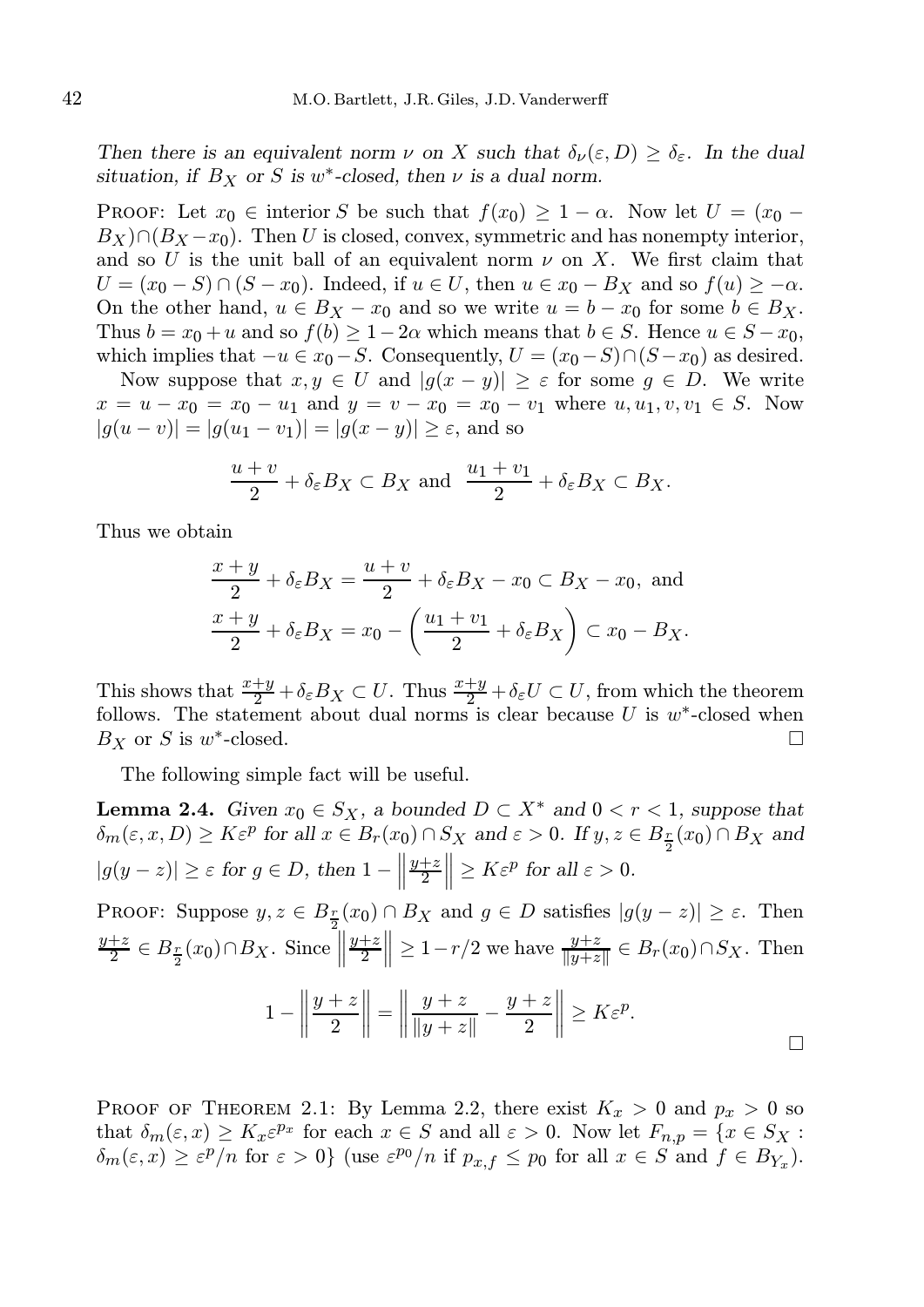Then  $\cup_{n,p=1}^{\infty} F_{n,p} \supset S$  and so  $\cup_{n,p=1}^{\infty} F_{n,p}$  is of the second category. To see that  $F_{n,p}$  is closed, suppose  $x_k \in F_{n,p}$  and  $x_k \to x$ . If  $||y - z|| \geq \varepsilon$ , then

$$
\left\|x - \frac{y+z}{2}\right\| = \lim_{k \to \infty} \left\|x_k - \frac{y+z}{2}\right\| \ge \frac{1}{n}\varepsilon^p
$$

and so  $x \in F_{n,p}$ . By Baire category theory, there are  $x_0 \in S_X$ ,  $0 < r < 1$ , and  $n, p \in \mathbb{N}$  such that  $\delta_m(\varepsilon, x) \geq \frac{1}{n} \varepsilon^p$  for all  $\varepsilon > 0$  and  $x \in B_r(x_0) \cap S_X$ . Then it follows from Lemma 2.4 that  $x_0$  is a strongly exposed point of  $B_X$ , so there is a slice of  $B_X$  contained in  $B_{r/2}(x_0)$ . The conclusion of the theorem now follows from Lemma 2.4 and Day's renorming given in Lemma 2.3.

From Theorem 2.1 it might seem reasonable that any space with any sort of uniformly rotund norm with modulus of power type should be superreflexive. However, we conclude this section by observing that standard renormings on separable Banach spaces show that Theorem 2.1 does not extend to cover the following well-known directional rotundity conditions. The modulus of uniform *rotundity in the direction*  $z \in X \setminus \{0\}$  is defined by

$$
\delta_d(\varepsilon, z) = \inf \left\{ 1 - \left\| \frac{x + y}{2} \right\| : x, y \in B_X, \ \ x - y = \lambda z, \ \|x - y\| \ge \varepsilon \right\}.
$$

A Banach space X is uniformly rotund in every direction (URED) if for each  $z \in X \setminus \{0\}, \delta_d(\varepsilon, z) > 0$  for all  $\varepsilon > 0$ . Given a bounded  $W \subset X \setminus \{0\},$  we define  $\delta_d(\varepsilon, W) = \inf \{ \delta_d(\varepsilon, w) : w \in W \}$ . Following Smith [14], we will say that X is uniformly rotund in weakly compact sets of directions (URWC) (uniformly rotund in weakly closed bounded sets of directions (URWB)) if  $\delta_d(\varepsilon, W) > 0$  for each nonempty weakly compact (weakly closed bounded) subset W of  $X \setminus \{0\}$ and all  $\varepsilon > 0$ . We will need the following simple fact.

**Lemma 2.5.** Suppose X is a Banach space and  $\{f_i\}_{i=1}^{\infty} \subset B_{X^*}$ . Then the equivalent norm  $\|\cdot\|$  defined by  $\|x\|^2 = \|x\|^2 + \sum_{i=1}^{\infty}$  $f_i^2(x)$  $\frac{d^{(x)}}{2^i}$  has the property that for each  $n \in \mathbb{N}$ ,  $\delta(\varepsilon, f_n) \ge 2^{-n-3}\varepsilon^2$  for all  $\varepsilon > 0$ .

**PROOF:** Given  $n \in \mathbb{N}$ , let  $x, y \in X$  be such that  $||x|| \leq 1$  and  $||y|| \leq 1$  and  $|f_n(x-y)| \geq \varepsilon$ . Then

$$
4 - ||x + y||2 \ge 2||x||2 + 2||y||2 - ||x + y||2
$$
  
\n
$$
\ge 2^{-n}[2f_n^2(x) + 2f_n^2(y) - f_n^2(x + y)]
$$
  
\n
$$
= 2^{-n}f_n^2(x - y) \ge 2^{-n}\varepsilon^2.
$$

So  $\|\frac{x+y}{2}\|^2 \le 1 - 2^{-n-2}\varepsilon^2$  and thus  $\|\frac{x+y}{2}\| \le 1 - 2^{-n-3}\varepsilon^2$  as desired.  $\square$ 

If X is separable, then there is a countable norming subset of  $X^*$ , and so Lemma 2.5 shows that the norming subspaces in Lemma 2.2 and Theorem 2.1 cannot be replaced with arbitrary norming subsets. The next result sharpens [14, Corollary 2.4] and demonstrates that Theorem 2.1 does not extend to even URWB norms.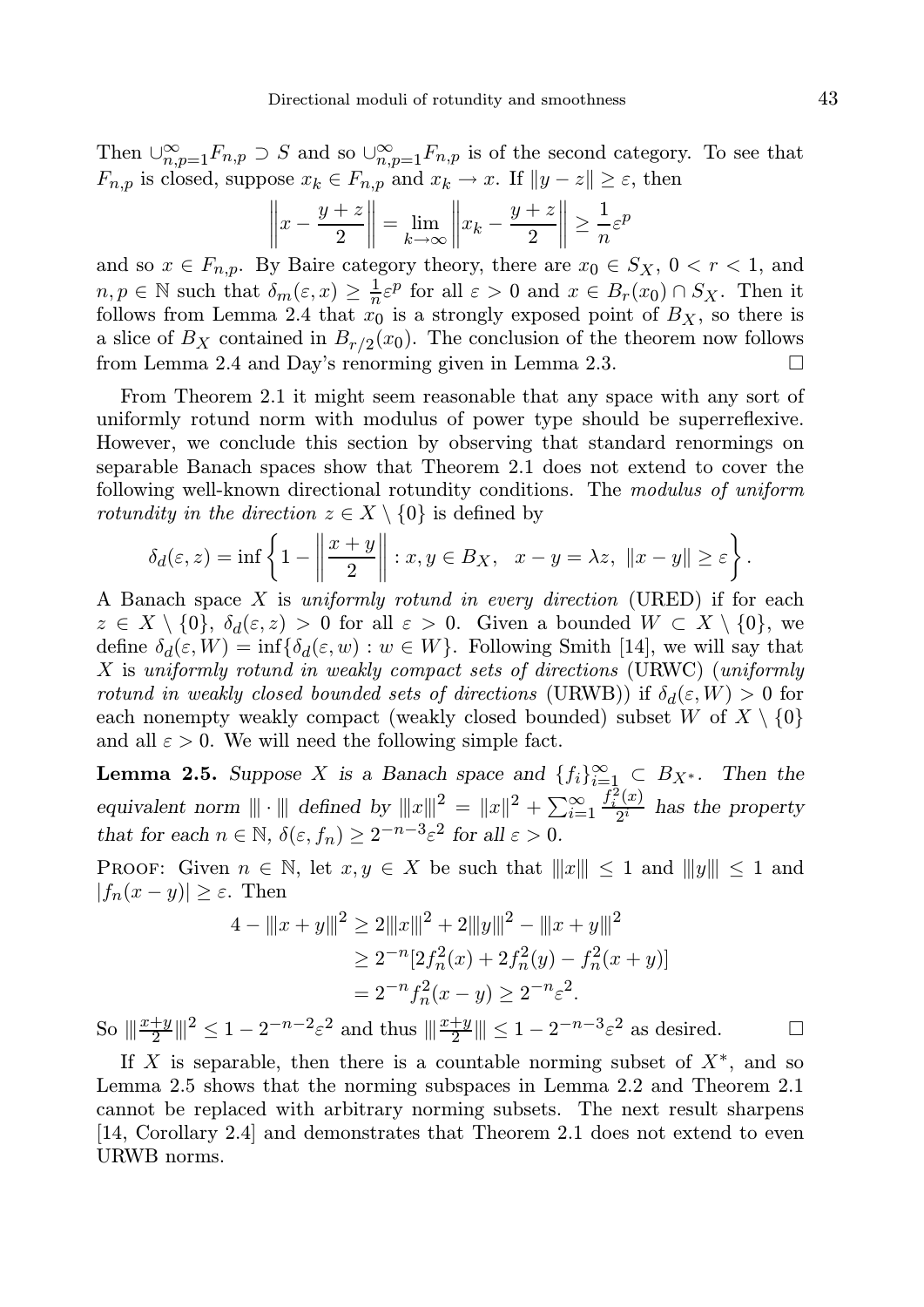**Theorem 2.6.** (a) If X is a Banach space such that  $X^*$  is weak<sup>\*</sup> separable, then X can be equivalently renormed so that for each weakly compact set  $W \subset X \setminus \{0\}$ , there is a  $K_W > 0$  such that  $\delta_d(\varepsilon, W) \geq K_W \varepsilon^2$  for all  $\varepsilon > 0$ .

(b) Let X be a separable Banach space. Then  $X^*$  is separable if and only if X can be equivalently renormed such that for each weakly closed bounded  $W \subset X \setminus \{0\}$ , there is a  $K_W > 0$  such that  $\delta_d(\varepsilon, W) \ge K_W \varepsilon^2$  for all  $\varepsilon > 0$ .

PROOF: (a) Because  $X^*$  is weak<sup>\*</sup> separable, we fix a countable subset  $\{f_i\}_{i=1}^{\infty}$  $B_{X^*}$  such that sup<sub>i</sub>  $f_i(x) > 0$  for each  $x \in X \setminus \{0\}$ . Let  $\|\cdot\|$  be defined as in Lemma 2.5 using this set  $\{f_i\}$ . Given a weakly compact subset  $W \subset X \setminus \{0\}$ . For each  $w \in W$ , choose  $f_{i_w} \in \{f_i\}$  such that  $f_{i_w}(w) = \alpha_w > 0$ . Now consider the weakly open sets  $O_w = \{x : f_{i_w}(x) > \alpha_w/2\}$  that cover W. Let  $O_{w_1}, \ldots, O_{w_n}$ be a finite subcover, and  $\alpha = \min{\{\alpha_{w_k}/2 : 1 \le k \le n\}}$ . Now suppose  $||x||| \le 1$ ,  $|||y||| \leq 1, |||x-y||| \geq \varepsilon$  and  $x-y = \lambda w$  for some  $w \in W$ . Then for some  $1 \leq j \leq n$ , we have  $|f_{i_{w_j}}(x-y)| \geq |\lambda|\alpha_{w_j}/2 \geq \frac{\varepsilon \alpha}{|\|w\||} \geq \varepsilon r \alpha$  where  $r = \min\{\|w\|^{-1} : w \in W\}.$ According to Lemma 2.5,

$$
\|\frac{x+y}{2}\| \le 1 - 2^{-i_{w_j}-3} (\varepsilon r \alpha)^2 \le 1 - K_W \varepsilon^2
$$

where  $K_W = 2^{-N-3} \alpha^{-2} r^2$  and  $N = \max\{i_{w_k} : 1 \leq k \leq n\}$ . This  $K_W > 0$  is independent of  $w \in W$ . Therefore  $\delta_d(\varepsilon, W) \ge K_W \varepsilon^2$  for all  $\varepsilon > 0$  as desired.

(b) Suppose  $X^*$  is separable. We fix a countable set  $\{f_i\}_{i=1}^{\infty}$  norm dense in  $B_{X^*}$ , and define  $\|\cdot\|$  as in Lemma 2.5. Fix a weakly closed and bounded set  $W \subset X \setminus \{0\}$ . Because  $\{f_i\}_{i=1}^{\infty}$  is norm dense in  $B_{X^*}$ , there are  $f_{k_1}, \ldots, f_{k_n}$  such that  $W \subset \bigcup_{i=1}^n \{x : f_{k_i}(x) \geq \alpha_i\}$  where  $\alpha_i > 0$  for each i. Proceeding as in (a), we find that  $\delta_d(\varepsilon, W) \geq K_W \varepsilon^2$  for all  $\varepsilon > 0$ .

The converse follows from Smith's result  $[14,$  Theorem 2.2 (ii)] that X is WUR if and only if X is URWB, and Hájek's recent result [10, Theorem 1] that  $X^*$  is separable provided X is separable and has an equivalent WUR norm.  $\Box$ 

The following diagram indicates the relative strengths of the major rotundity conditions we have discussed.



In particular, we have seen that a power type condition on the natural directional modulus associated with URWB norms does not imply superreflexivity, while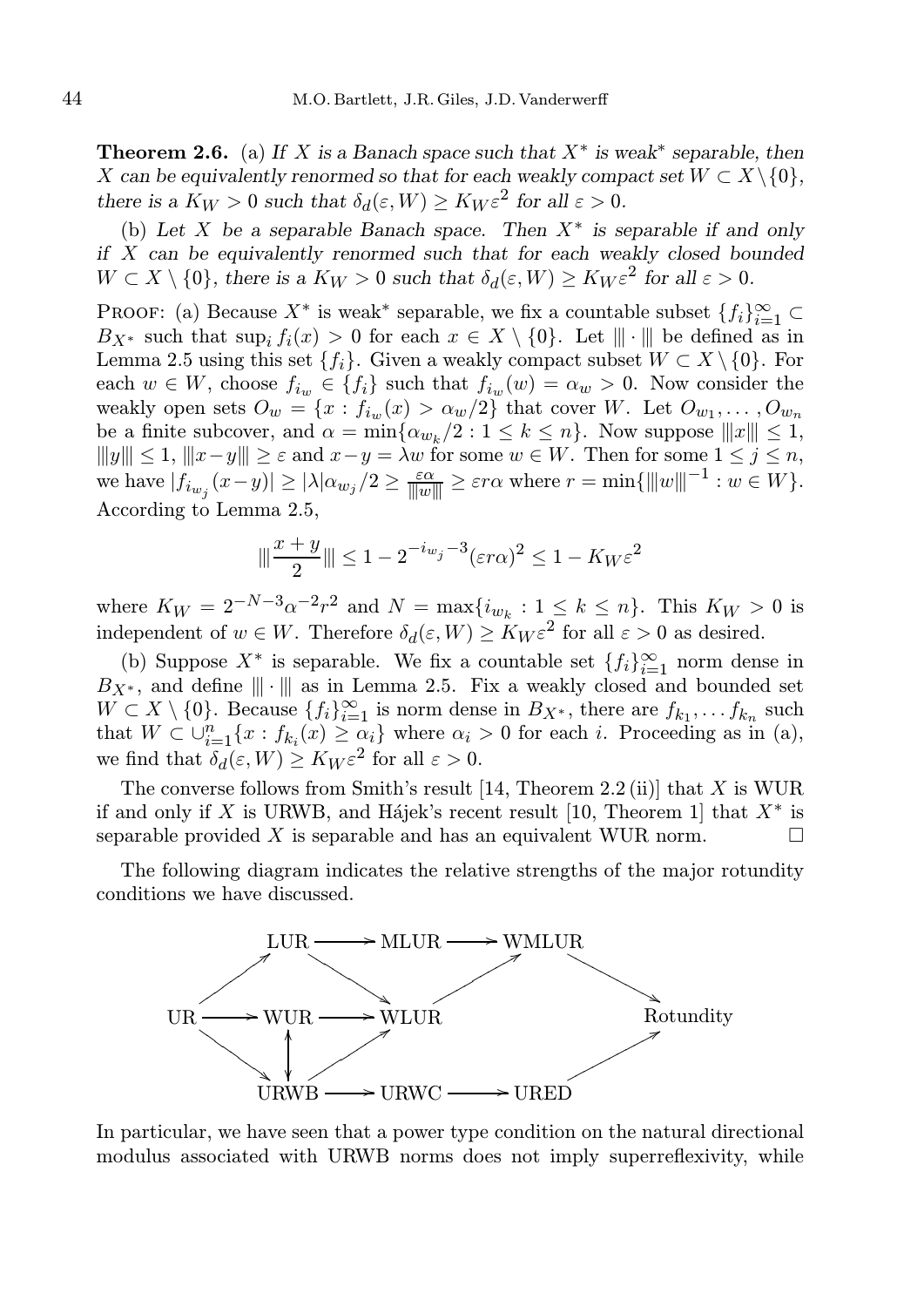a power type condition on the natural directional modulus for the equivalent WUR property or even the drastically weaker WMLUR property yields superreflexivity. However, in general, we do not know when the existence of a (dual) URED, URWC or URWB norm on a space implies that there is an equivalent such (dual) norm with an associated modulus  $\delta_d(\varepsilon, -)$  of power type.

### 3. Directional moduli of smoothness

For a Banach space X and a bounded  $D \subset X$ , the modulus of smoothness with respect to D is given by

$$
\rho(t,D) = \sup \left\{ \frac{\|x+th\| + \|x-th\|}{2} - 1 : \|x\| = 1, \ h \in D \right\} \text{ for } t > 0.
$$

The modulus of smoothness at  $x \in S_X$  in the directions D is defined by

$$
\rho(t, x, D) = \sup \left\{ \frac{\|x + th\| + \|x - th\|}{2} - 1 : h \in D \right\} \text{ for } t > 0.
$$

Occasionally we will use  $\rho_{\|\cdot\|}(t, D)$  or  $\rho_X(t, D)$  to emphasise the particular norm or space under consideration. We will say that  $\rho(t, -)$  is of power type if there are  $K > 0$  and  $1 < p \leq 2$  such that  $\rho(t, -) \leq K t^p$  for all  $t \geq 0$ . If  $D = B_X$ , we may omit it in the notation and write  $\rho(t)$  and  $\rho(t, x)$ .

The norm on  $X$  is uniformly Gateaux (uniformly weak Hadamard, uniformly Fréchet) differentiable if and only if  $\lim_{t\to 0^+} \rho(t,D)/t = 0$  for each singleton D (each weakly compact set  $D, D = B_X$ ) in X. The norm on X is Lipschitz smooth (Fréchet differentiable, Gateaux differentiable) at x if and only if there is a  $C > 0$ such that  $\rho(t,x) \leq Ct^2$  for all  $t > 0$   $(\lim_{t\to 0^+} \rho(t,x)/t = 0, \lim_{t\to 0^+} \rho(t,x,y)/t =$ 0 for each  $y \in S_X$ ). See [4], [6], [8], [9] for more information on these and related smoothness notions.

Because exposedness is a dual notion to smoothness, given  $x \in S_X$  with support functional  $f_x \in S_{X^*}$  where  $f_x(x) = 1$  and a bounded  $D \subset X^*$ , we define the modulus of exposedness of x by  $f_x$  with respect to D by

$$
\Delta_{f_x}(\varepsilon, x, D) := \inf \left\{ f_x(x) - \frac{f_x(y+z)}{2} : y, z \in B_X, \ |f(y-z)| \ge \varepsilon, \ f \in D \right\}.
$$

The definitions involved imply that  $\Delta_{f_x}(\varepsilon, x, D) \leq \delta_m(\varepsilon, x, D)$ , and so Theorem 2.1 applies to moduli of exposedness of power type. It can also be verified that  $f_x$  strongly exposes  $x \in B_X$  if and only if  $\Delta_{f_x}(\varepsilon, x) > 0$  for each  $\varepsilon > 0$ , whereas  $f_x$  Lipschitz exposes  $x \in B_X$  in the sense of Fabian [8, p. 115] if and only if there is a  $K > 0$  such that  $\Delta_{f_x}(\varepsilon, x) \ge K\varepsilon^2$  for all  $\varepsilon > 0$ .

The following proposition presents straightforward variants of Lindenstrauss' duality formula (see [6, Proposition IV.1.7]).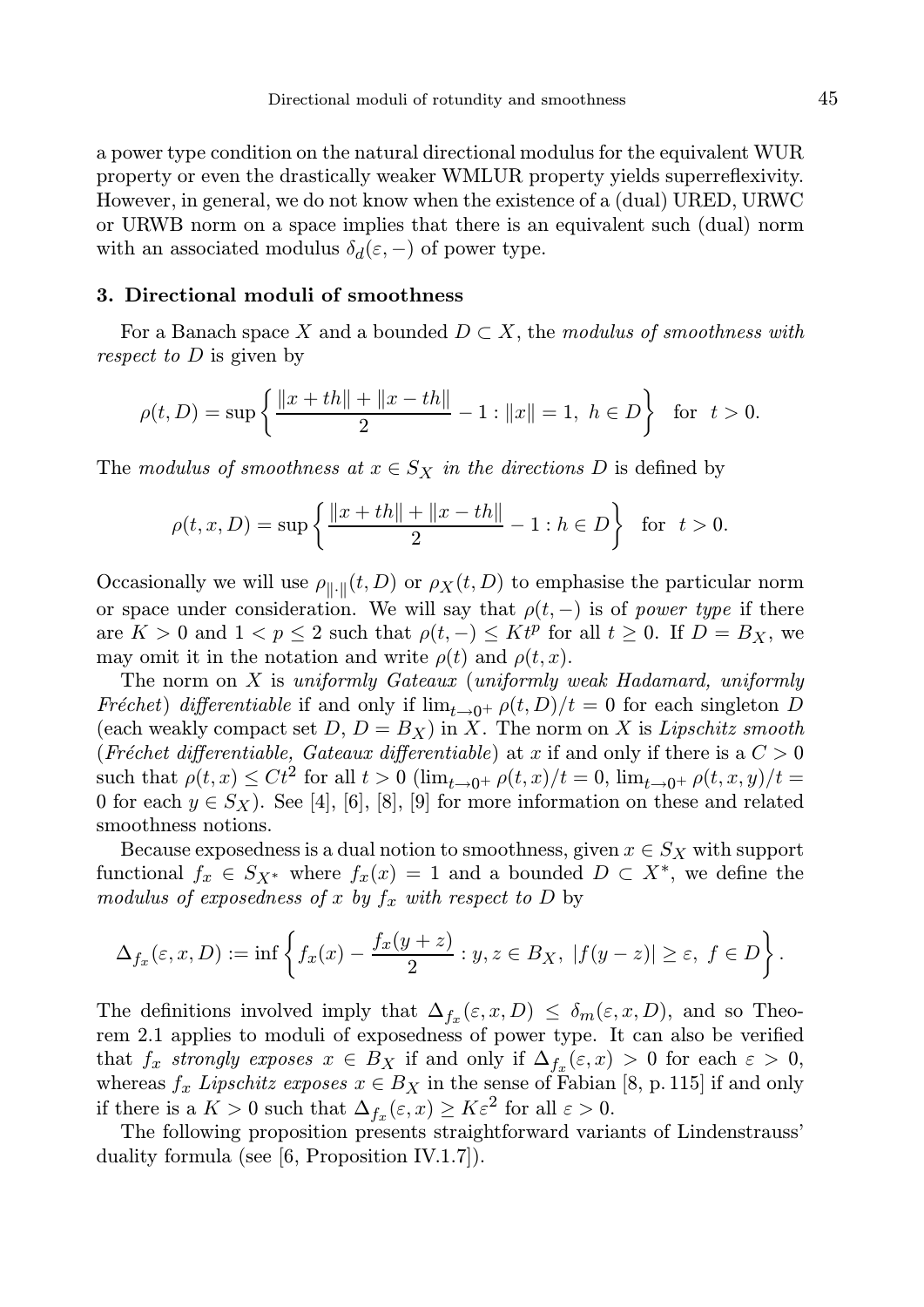**Proposition 3.1.** Let X be a Banach space with dual  $X^*$ . Then:

- (a)  $\rho_{X^*}(t, D) = \sup \left\{ \frac{t \varepsilon}{2} \delta_X(\varepsilon, D) : \varepsilon \geq 0 \right\}$  for each bounded  $D \subset X^*$ ;
- (b)  $\rho_X(t, D) = \sup \left\{ \frac{t \varepsilon}{2} \delta_{X^*}(\varepsilon, D) : \varepsilon \ge 0 \right\}$  for each bounded  $D \subset X$ ;
- (c) given  $x \in S_X$  and  $f_x \in S_{X^*}$  where  $f_x(x) = 1$

$$
\rho(t, x, D) = \sup \left\{ \frac{t\varepsilon}{2} - \Delta_x(\varepsilon, f_x, D) : \varepsilon \ge 0 \right\} \text{ for each bounded } D \subset X.
$$

PROOF: All the arguments are almost identical to the proof of [6, Proposition IV.1.7], so we prove only (c) for the sake of completeness. We first show that  $\rho(t, x, D)$  is at least as large as the stated supremum. For this, let  $y \in D$  and  $f, g \in S_{X^*}$  with  $|(f-g)(y)| \geq \varepsilon$ , where we may assume that  $(f-g)(y) \geq \varepsilon$ . (If no such f, g, y exist, then  $\Delta_x(\varepsilon, f_x, D) = \infty$ , and so  $\rho(t, x, D) \geq t\varepsilon/2 - \Delta_x(\varepsilon, f_x, D)$ which is what we want.) Then,

$$
2\rho(t, x, D) \ge ||x + ty|| + ||x - ty|| - 2
$$
  
\n
$$
\ge f(x + ty) + g(x + ty) - 2
$$
  
\n
$$
= (f + g)(x) + t(f - g)(y) - 2
$$
  
\n
$$
\ge (f + g)(x) + t\varepsilon - 2.
$$

It follows that

$$
1 - \frac{\hat{x}(f+g)}{2} \ge \frac{t\varepsilon}{2} - \rho(t, x, D).
$$

Consequently  $\rho(t, x, D) \geq t \varepsilon/2 + \Delta_x(\varepsilon, f_x, D)$ .

For the reverse inequality, let  $y \in D$ ,  $\eta > 0$  and choose  $f, g \in S_{X^*}$  such that

$$
f(x + ty) \ge ||x + ty|| - \eta
$$
 and  $g(x - ty) \ge ||x - ty|| - \eta$ .

Now let  $\varepsilon_0 = |(f - g)(y)|$ . From this, we have

$$
||x+ty|| + ||x-ty|| \le (f+g)(x) + t(f-g)(y) + 2\eta.
$$

Now  $(f+g)(x) \leq 2 - 2\Delta_x(\varepsilon_0, f_x, D)$  and so

$$
\frac{\|x+ty\| + \|x-ty\| - 2}{2} \le \frac{t\varepsilon_0}{2} - \Delta_x(\varepsilon_0, f_x, D) + 2\eta.
$$

Because  $\eta > 0$  was arbitrary, the proof is complete.

**Corollary 3.2.** Suppose X is a Banach space, D is a bounded subset of X and  $x \in S_X$ .

- (a) For  $1 < p \le 2$  and  $1/p + 1/q = 1$ , there exists  $C > 0$  such that  $\rho(t, D) \le$  $Ct^p$  ( $\rho(t, x, D) \leq Ct^p$ ) for all  $t > 0$  if and only if there exists  $K > 0$ such that  $\delta_{X^*}(\varepsilon, D) \geq K\varepsilon^q \ (\Delta_x(\varepsilon, f_x, D) \geq K\varepsilon^q \text{ for any } f_x \in S_{X^*} \text{ where }$  $f_x(x) = 1$ ) for all  $\varepsilon > 0$ .
- (b)  $\lim_{t\to 0^+} \rho(t,x,D)/t = 0$   $(\lim_{t\to 0^+} \rho(t,D)/t = 0)$  if and only if for all  $\varepsilon > 0$ ,  $\Delta_x(\varepsilon, f_x, D) > 0$   $(\delta_{X^*}(\varepsilon, D) > 0)$ .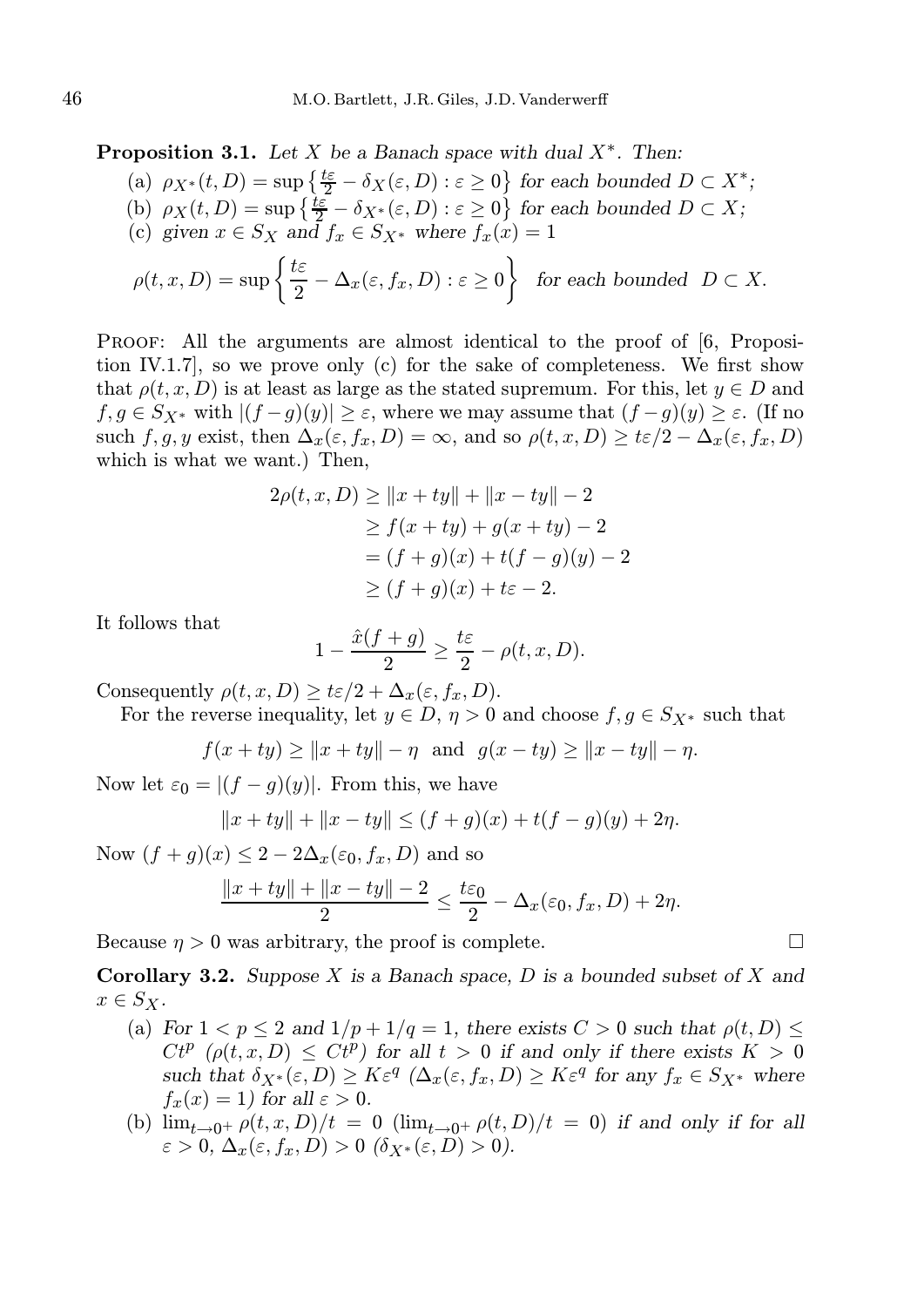PROOF: For (a), follow the details of [6, Proposition IV.1.12] using Proposition 3.1, and for  $(b)$ , follow the details of  $[6,$  Proposition IV.1.11 (i) using Proposition 3.1.

In particular, Corollary 3.2(a) with  $p = q = 2$  recaptures the duality between pointwise Lipschitz smoothness and Lipschitz exposed points for the case of norms as provided in [8, Proposition 2.2]. The next result shows that [7, Corollary 3.8] actually is true for fixed arbitrary set of directions.

**Theorem 3.3.** Let  $X$  be a Banach space such that the set  $S$  of support functionals of  $B_X$  is second category in  $S_{X^*}$ , and let  $D \subset X$  be bounded. If for each  $x \in S_X$  there exist  $C_x > 0$  and  $1 < p_x \leq 2$  such  $\rho(t, x, D) \leq C_x t^{p_x}$  for all  $t > 0$ , then there exist  $C > 0$  and  $p > 0$  such that  $\rho(t, D) \leq Ct^p$  for all  $t > 0$ . Moreover, if  $p_x \geq p_0$  for all x, then  $p \geq p_0$ .

The proof of this result relies on the directional version of [7, Proposition 2.1] which in turn uses the directional version of Day's renorming in Lemma 2.3.

**Lemma 3.4.** Consider a Banach space X, S a residual subset of  $S_X$  and D a bounded subset of  $X^*$ . If for each  $x \in S$ , there exist  $K_x > 0$  and  $p_x > 0$  such that  $\delta_m(\varepsilon, x, D) \geq K_x \varepsilon^{p_x}$  for all  $\varepsilon > 0$ , then X can be equivalently renormed so that for some  $K > 0$  and  $p > 0$ ,  $\delta(\varepsilon, D) \geq K \varepsilon^p$  for all  $\varepsilon > 0$ . Moreover, if  $p_x \leq p_0$ for all  $x \in S$ , then  $p \leq p_0$ .

PROOF: As in the proof of Theorem 2.1 we see that there exist  $x_0 \in S_X$ ,  $0 <$  $r < 1, p > 0$  and  $0 < C \le 1$  such that  $\delta_m(\varepsilon, x, D) \ge C \varepsilon^p$  for all  $\varepsilon > 0$  and  $x \in B_r(x_0) \cap S_X$  (where  $p = p_0$  in the "moreover" situation). According to Lemma 2.4, if  $y, z \in B_{\frac{r}{2}}(x_0) \cap B_X$  and  $|g(y - z)| \geq \varepsilon$  then

$$
(1) \t\t\t 1 - \left\| \frac{y+z}{2} \right\| \ge C\varepsilon^p.
$$

If some point in the interior of  $B_{\frac{r}{2}}(x_0) \cap S_X$  were strongly exposed, then Lemma 2.3 would complete the proof. To overcome this, define the equivalent norm  $||| \cdot |||$  on X by  $|||x|||^2 := ||x||^2 + \text{dist}^2(x, l(x_0))$  where  $l(x_0)$  is the line through 0 and  $x_0$ . Then  $\|\cdot\|$  is locally uniformly rotund at points on the line  $l(x_0)$  and consequently  $x_0$  is a strongly exposed point of  $B_{\|\cdot\|}$ . Moreover,  $\|\cdot\|$  is a dual norm provided  $\|\cdot\|$  is. It remains to verify that  $\|\cdot\|$  satisfies (1), or equivalent. For this, we may assume that

(2) 
$$
r \le 1/2M
$$
 where  $M := \max\{\|f\| : f \in D\}.$ 

For  $K := \min\{1/(128M^2), C/2^{p+5}\}\$ , we will show that

$$
(3) \t\t\t 1 - ||| \frac{x+y}{2} ||| \ge K \varepsilon^p
$$

 $\Box$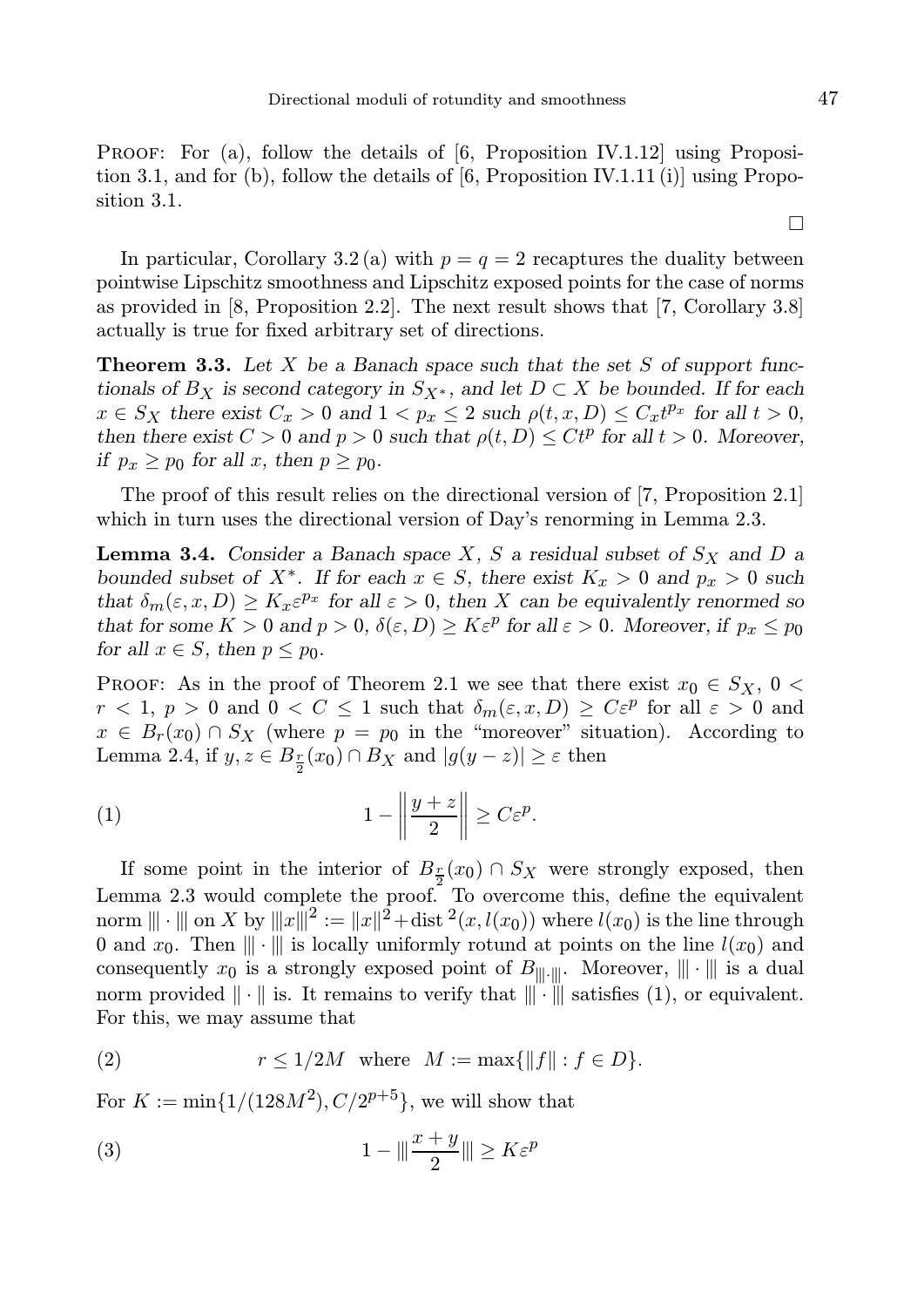whenever  $x, y \in \frac{r}{2}B_{\|\|\cdot\|}(x_0) \cap B_{\|\|\cdot\|}$  and  $|g(x - y)| \geq \varepsilon$  for some  $g \in D$ . Without loss of generality, we assume  $||x|| \ge ||y||$  and we let  $t = ||y||/||x||$ ; notice that  $||x|| > 1 - r/2 > 1/2$  and  $1/2 < t < 1$ . If (3) does not hold, then for some  $q \in D$ with  $|g(x - y)| = \varepsilon$ , we have  $||x + y|| > 2 - 2K\varepsilon^p \ge 0$  by (2). Therefore

 $2|||x|||^2 + 2|||y|||^2 - |||x + y|||^2 < 8K\varepsilon^p$  which implies that

(4) 
$$
2||x||^{2} + 2||y||^{2} - ||x + y||^{2} < 8K\varepsilon^{p} \text{ dividing by } ||x||^{2} \text{ implies that}
$$

$$
2||\bar{x}||^{2} + 2||\bar{y}||^{2} - ||\bar{x} + \bar{y}||^{2} < 32K\varepsilon^{p} \text{ since } ||x|| > 1/2
$$

where  $\bar{x} = x/||x||$  and  $\bar{y} = y/||y||$ . Now (4) implies that  $(||\bar{x}|| - ||t\bar{y}||)^2 \leq 32K\varepsilon^p$ while (2) forces  $\varepsilon \leq 1$ . Consequently,  $||t\bar{y}|| \geq 1 - \sqrt{32K}\varepsilon$  and so

(5) 
$$
1 - t \le \sqrt{32K\varepsilon} \le \frac{\varepsilon}{2M}
$$
 because  $K \le 1/(128M^2)$ .

Now  $g(\bar{x} - t\bar{y}) = \frac{1}{\|x\|} g(x - y) \geq \varepsilon$ . Combining this with (5) and the fact that  $||g|| \leq M$ , we conclude that  $g(\bar{x} - \bar{y}) \geq \varepsilon/2$ . Thus (1) implies that  $||\bar{x} + \bar{y}|| \leq$  $2[1 - C(\varepsilon/2)^p]$ . Using this, and recalling that  $1/2 \le t \le 1$ , we estimate

(6) 
$$
\|\bar{x} + t\bar{y}\| \le \|\bar{x} - t\bar{x}\| + \|t\bar{x} + t\bar{y}\| \le 1 - t + t\|\bar{x} + \bar{y}\|
$$

$$
\le (1 - t) + 2t[1 - C(\varepsilon/2)^p] \le 1 + t - C\varepsilon^p/2^p.
$$

Squaring (6), we obtain

$$
\|\bar{x} + t\bar{y}\|^2 \le 2 + 2t^2 - C\varepsilon^p/2^{p-1} + C^2\varepsilon^{2p}/2^{2p}
$$
  
\n
$$
\le 2 + 2t^2 - C\varepsilon^p/2^p
$$
 because  $C \le 1, \varepsilon \le 1$   
\n
$$
\le 2\|\bar{x}\|^2 + 2\|t\bar{y}\|^2 - 32K\varepsilon^p
$$
 because  $K \le C/2^{p+5}$ 

which contradicts (4). Thus (3) is valid and so Lemma 2.3 provides the desired equivalent norm.

PROOF OF THEOREM 3.3: If  $f \in S$  supports  $x \in S_X$ , then  $\Delta_x(\varepsilon, f, D)$  is of power type by Corollary 3.2(a), and consequently  $\delta_m(\varepsilon, f, D)$  is of power type. Now invoking Lemma 3.4 we obtain a dual norm  $\nu^*$  on  $X^*$  such that  $\delta_{\nu^*}(\varepsilon, D)$ is of power type. Corollary 3.2 (a) ensures that for the predual norm  $\nu$  on X,  $\rho_{\nu}(t, D)$  is of power type as desired.

Moreover, if  $p_x \geq p_0$ , then  $\Delta_x(\varepsilon, f, D)$  is of power type  $q_0$  where  $1/q_0 + 1/p_0$ = 1. Then  $\delta_{X^*}(\varepsilon, D)$  is of power type  $q_0$  for the dual norm given in Lemma 3.4. By Corollary 3.2 (a),  $\rho_X(t, D)$  is of power type  $p_0$ .

With regard to the conditions in Theorem 3.3, notice that any Banach space with the RNP has the property that the support functionals of  $B<sub>X</sub>$  form a set of the second category in  $S_{X^*}$ ; see [3, Corollary 3.5.7].

The concept of *normal structure* plays a crucial role in fixed points of nonexpansive mappings on weakly compact convex sets; see [6, pp. 67, 68] and [16] for more information on this subject. We now show that norms as given in Theorem 3.3, or more generally norms that are uniformly smooth in fixed sets of directions have implications for the normal structure of certain subsets of the space.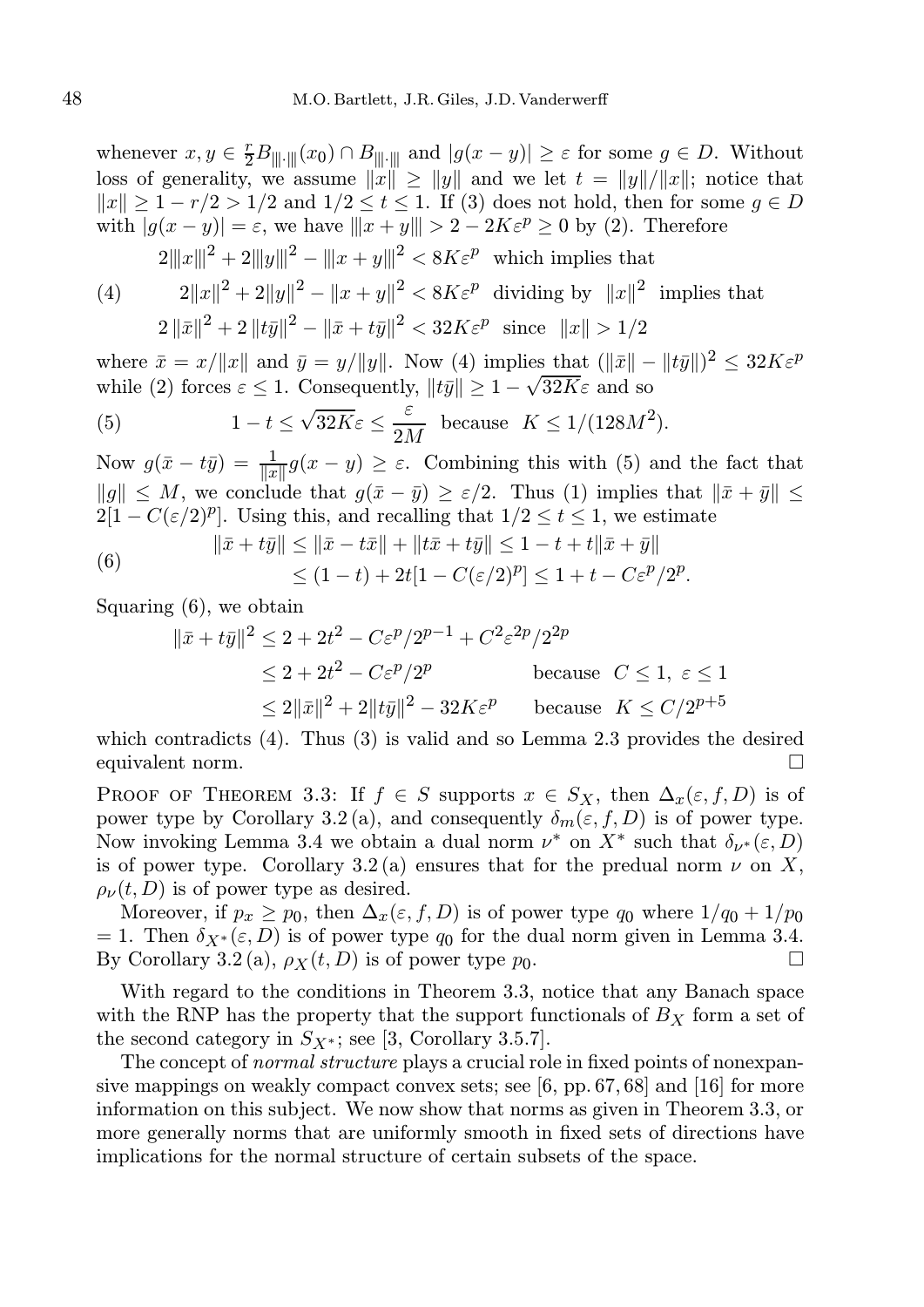**Proposition 3.5.** Let X be a Banach space and  $D \subset X$  be a closed balanced convex set such that for each  $\alpha > 0$ ,  $\limsup_{t\to 0^+} \rho(t, D_\alpha)/t < 1/2$  where  $D_\alpha =$  $\alpha D \cap B_X$ . Then every weakly compact convex subset of D has normal structure.

**PROOF:** We appropriately modify Turett's argument from [17]. Let  $W$  be a weakly compact convex subset of  $D$ , and suppose that  $W$  does not have normal structure. By the Brodskii-Milman criterion (see [16, p. 203]), there is a sequence  ${x_n} \subset W$  such that  $dist(x_n, conv\{x_1, x_2, \ldots x_{n-1}\}) \to r := diam({x_n}) > 0.$ By passing to a subsequence if necessary, we may assume that  $x_n \to x$  weakly for some x. Because D is closed, convex and balanced,  $y_n = (x_n - x)/r \in$  $(2/r)D$ . Now observe that  $y_n \to 0$  weakly, and has the property that  $d_n :=$  $dist(y_n, conv\{y_1, \ldots, y_{n-1}\}) \rightarrow diam(\{y_n\}) = 1$ . By the separation property, we choose  $f_n \in S_{X^*}$  such that  $f_n(y_n) > (\sup f_n(C_n)) + d_n - 1/n$ , where  $C_n :=$ conv $\{y_1, \ldots, y_{n-1}\}.$  Since  $y_n \to 0$  weakly we know that  $dist(0, C_n) \to 0$  and so  $\limsup_{n\to\infty}(\sup f_n(C_n))\geq 0$  which in turn implies that  $f_n(y_n)\to 1$ . This with the fact that  $y_n \to 0$  weakly implies that

$$
\lim_{n \to \infty} f_n(y_n - y_j) = 1 \text{ and } \lim_{n \to \infty} -f_j(y_n - y_j) = f_j(y_j) \text{ for each } j.
$$

Thus, given  $k \ge 1$  we choose  $m_k$  and  $n_k$  such that  $f_{n_k}(y_{n_k}) > 1 - 1/k$  and

(7) (a) 
$$
f_{n_k}(y_{n_k} - y_{m_k}) > 1 - \frac{1}{k}
$$
 and (b)  $-f_{m_k}(y_{n_k} - y_{m_k}) > 1 - \frac{1}{k}$ .

Now let  $f_k := f_{n_k}$  and  $g_k := -f_{m_k}$ . Then by (7),  $(f_k + g_k)(y_{n_k} - y_{m_k})$  $2 - 2/k$ ; this implies that  $||f_k + g_k|| \rightarrow 2$  because diam $(\{y_n\}) = 1$ . On the other hand (7b) implies that  $g_k(y_{n_k}) < 1/k$  and thus  $(f_k - g_k)(y_{n_k}) > 1 - 2/k$ . Consequently,  $\sup(f_k - g_k)(D_{2/r}) > 1-2/k$ . This with  $||f_k + g_k|| \to 2$  shows that  $\delta_{X^*}(\varepsilon, D_{2/r}) = 0$  for  $\varepsilon < 1$ . By Proposition 3.1 (b),  $\rho(t, D) \ge t\varepsilon/2$  for  $t > 0$  and all  $\varepsilon < 1$  contradicting lim sup.  $\rho_0 + \rho(t, D)/t < 1/2$ . all  $\varepsilon$  < 1 contradicting  $\limsup_{t\to 0^+} \rho(t,D)/t$  < 1/2.

In particular, the following result is valid.

**Corollary 3.6.** (a) If X is a Banach space such that  $\limsup_{t\to 0^+} \rho(t, W)/t$  $1/2$  for each weakly compact set W in  $B<sub>X</sub>$  (in particular if the norm on X is uniformly weak Hadamard differentiable), then each weakly compact convex subset of X has normal structure.

(b) Suppose that D is a closed balanced convex subset of X such that  $\lim_{t\to 0^+} \rho(t, D)/t = 0$ . Then for each  $r > 0$ , every weakly compact convex set contained in a translate of rD has normal structure.

Proof: (a) This follows directly from Proposition 3.5 because the closed balanced hull of a weakly compact set intersected with  $B_X$  is weakly compact.

(b) It is straightforward to check that for  $D_{r\alpha} = r\alpha D \cap B_{\chi}$ , the hypothesis on  $\rho(t, D)$  implies that  $\lim_{t\to 0^+} \rho(t, D_{r\alpha})/t = 0$  for each  $\alpha > 0$ . According to Proposition 3.5, every weakly compact convex subset of rD has normal structure. Hence the same is true of translates of  $rD$ .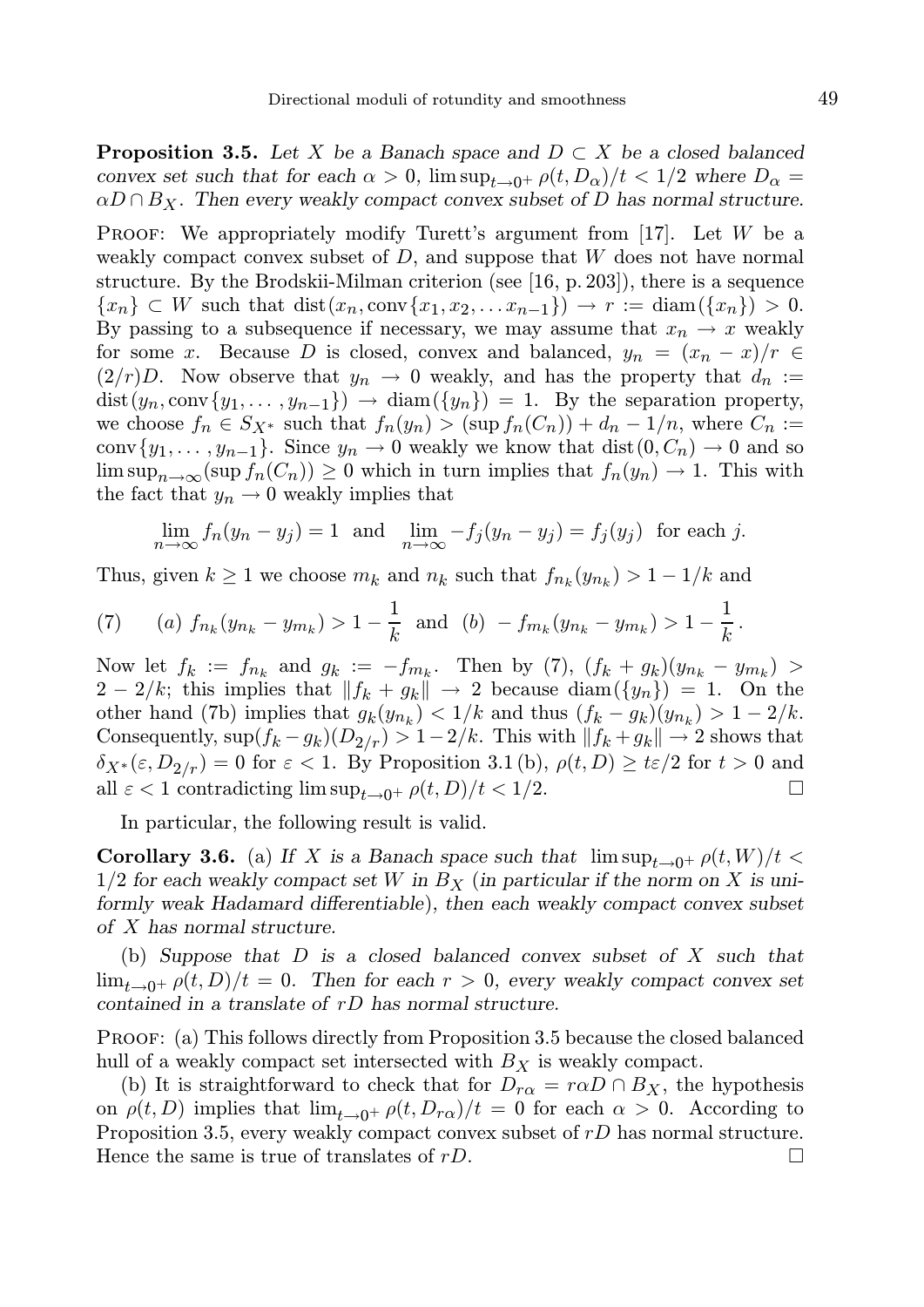As for the applicability of Corollary 3.6 (a), let us recall [9, Theorem 1.4] shows that every  $L_1$  space over a  $\sigma$ -finite measure has an equivalent uniformly weak Hadamard differentiable norm. However, we did not investigate the degree to which the results in this note can be extended to hold in more general contexts, such as for convex functions or bump functions (see  $[7], [11]$ ). We close with some questions pertaining to directional smoothness.

Remarks and questions 3.7. (a) It is not clear to us whether the argument of Turett [17] can be used to provide generalisations of Ballion's theorem beyond that given in Corollary 3.6 (a). Thus it would be interesting to know whether a Banach space with an equivalent uniformly Gateaux differentiable norm satisfies the property that every nonexpansive mapping on a weakly compact convex set has a fixed point (cf. [6, p. 88]).

(b) It is not difficult to generalise Zaj $\acute{i}$ cek's [18, Proposition 7] for sets of directions  $D \subset B_X$ , and also one can obtain the following generalisation of (i) implies (ii) of [18, Theorem 3]. Suppose  $\limsup_{t\to 0^+} \rho(t, D)/t = 0$  for  $D \subset B_X$ , and suppose  $F \subset X$  is closed and nonempty. Let  $f(x) = \text{dist}(x, F)$ . Then for  $x \notin F$ , the right-hand derivative of f at  $x D'_+ f(x)(h)$  exists for  $h \in D$  and the difference quotient is uniform for  $h \in D$ . However, it is not clear to us whether the converse holds outside of the uniformly Gateaux differentiable case where D is a singleton as was shown in [18, Theorem 3]. For example, is the norm on  $X$ uniformly Fréchet differentiable if  $d(\cdot, F)$  has a "Fréchet" right-hand derivative for each closed nonempty subset F and each  $x \notin F$ ?

(c) It is well known that if  $\limsup_{t\to 0^+} \rho(t, B_X)/t < 1$  then X is superreflexive and has an equivalent uniformly smooth norm (see e.g. [17]). However, in the analogous situation when  $\limsup_{t\to 0^+}\rho(t, W)/t < 1$  for each weakly compact  $W \subset B_X$ , we do not know what can be said about the existence of an equivalent uniformly weak Hadamard differentiable norm on X.

(d) The following question from [2] is of interest for many applications in optimisation. Suppose Y is a subspace of X and Y admits an equivalent Fréchet differentiable norm. Is there an equivalent norm on X such that  $\lim_{t\to 0^+} \rho(t, B_Y)/t =$ 0? Notice that the answer is positive if  $Y^*$  admits an equivalent dual LUR norm  $([2])$ .

#### **REFERENCES**

- [1] Borwein J.M., Noll D., Second-order differentiability of convex functions in Banach spaces, Trans. Amer. Math. Soc. 342 (1994), 43–81.
- [2] Borwein J.M., Treiman J.S., Zhu Q.J., Partially smooth variational principles and applications, preprint.
- [3] Bourgin R.D., Geometric Aspects of Convex Sets with the Radon-Nikodym Property, Lecture Notes in Mathematics 993, Springer-Verlag, 1983.
- [4] Cudia D.F., The geometry of Banach spaces. Smoothness, Trans. Amer. Math. Soc. 110 (1964), 284–314.
- [5] Day M.M., Uniform convexity III, Bull. Amer. Math. Soc. 49 (1943), 745-750.